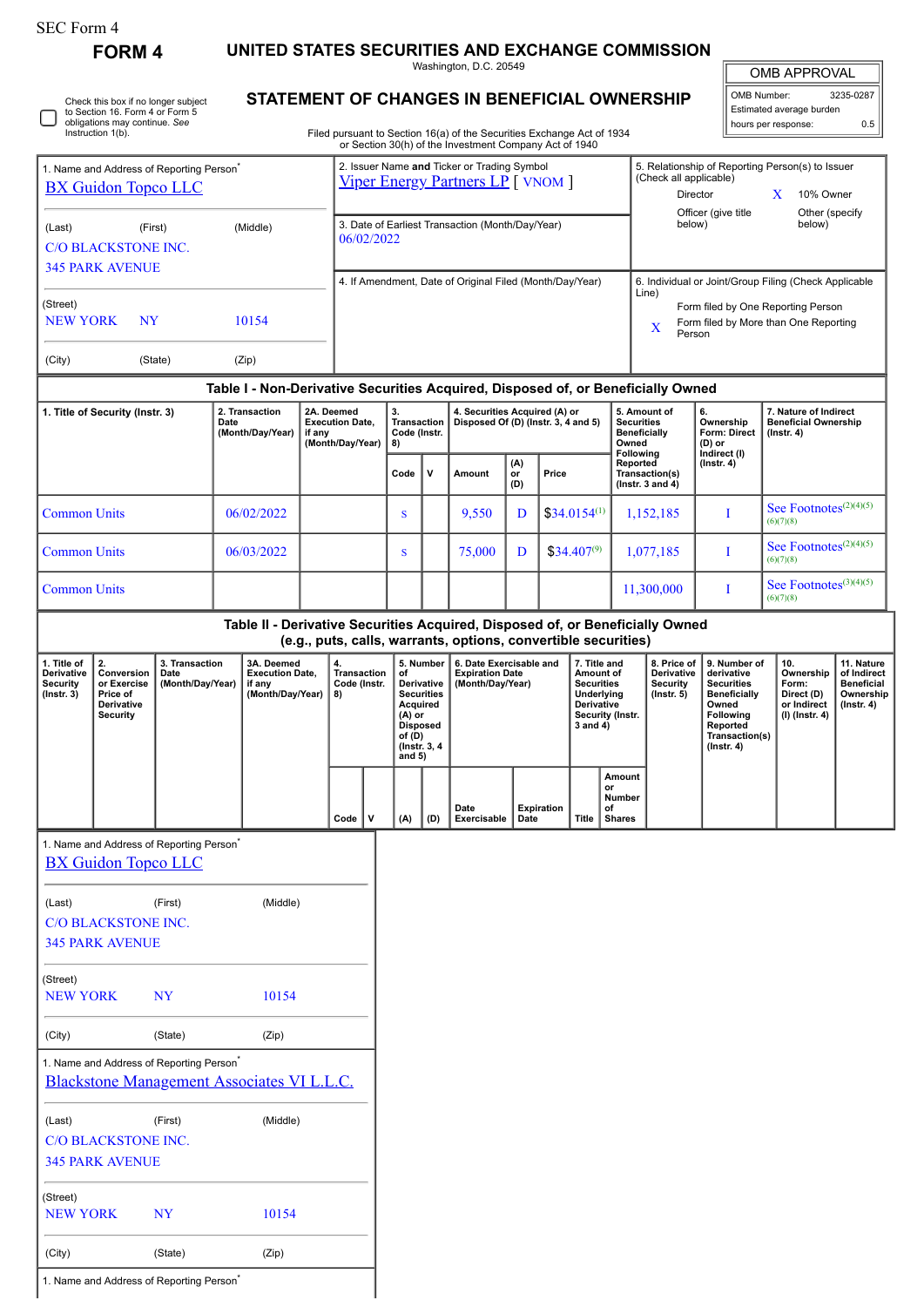| <u>L.L.C.</u>               | <b>Blackstone Energy Management Associates II</b>    |          |  |  |  |  |
|-----------------------------|------------------------------------------------------|----------|--|--|--|--|
| (Last)                      | (First)                                              | (Middle) |  |  |  |  |
| <b>C/O BLACKSTONE INC.</b>  |                                                      |          |  |  |  |  |
| <b>345 PARK AVENUE</b>      |                                                      |          |  |  |  |  |
| (Street)                    |                                                      |          |  |  |  |  |
| <b>NEW YORK</b>             | NY                                                   | 10154    |  |  |  |  |
| (City)                      | (State)                                              | (Zip)    |  |  |  |  |
| <b>BMA VI L.L.C.</b>        | 1. Name and Address of Reporting Person <sup>®</sup> |          |  |  |  |  |
| (Last)                      | (First)                                              | (Middle) |  |  |  |  |
| <b>C/O BLACKSTONE INC.</b>  |                                                      |          |  |  |  |  |
| <b>345 PARK AVENUE</b>      |                                                      |          |  |  |  |  |
| (Street)<br><b>NEW YORK</b> | NY                                                   | 10154    |  |  |  |  |
|                             |                                                      |          |  |  |  |  |
| (City)                      | (State)                                              | (Zip)    |  |  |  |  |
| Blackstone EMA II L.L.C.    | 1. Name and Address of Reporting Person <sup>*</sup> |          |  |  |  |  |
| (Last)<br>(First)           |                                                      | (Middle) |  |  |  |  |
| <b>C/O BLACKSTONE INC.</b>  |                                                      |          |  |  |  |  |
| <b>345 PARK AVENUE</b>      |                                                      |          |  |  |  |  |
| (Street)                    |                                                      |          |  |  |  |  |
| <b>NEW YORK</b>             | 10154                                                |          |  |  |  |  |
| (City)                      | (State)                                              | (Zip)    |  |  |  |  |

## **Explanation of Responses:**

1. The price reported in Column 4 is a weighted average price. These common units ("Common Units") representing limited partner interests in Viper Energy Partners LP (the "Issuer") were sold in multiple transactions rangin

2. Reflects Common Units held directly by BX Guidon Topco LLC, a Delaware limited liability company ("BX Guidon Topco").

3. Reflects Common Units held directly by BX SWT ML Holdco LLC. BX Guidon Topco is the sole member of BX SWT ML Holdco LLC.

4. The controlling membership interests of BX Guidon Topco are held by Blackstone Management Associates VI L.L.C. and Blackstone Energy Management Associates II L.L.C. BMA VI L.L.C. is the sole member of Blackstone Managem Management L.L.C. is the general partner of Blackstone Holdings III GP L.P.

5. (continued from footnote 4) Blackstone Inc. ("Blackstone") is the sole member of Blackstone Holdings III GP Management L.L.C. The sole holder of the Series II preferred stock of Blackstone is Blackstone Group Management L.L.C. Blackstone Group Management L.L.C. is wholly-owned by Blackstone's senior managing directors and controlled by its founder, Stephen A. Schwarzman.

6. Information with respect to each of the Reporting Persons is given solely by such Reporting Person, and no Reporting Person has responsibility for the accuracy or completeness of information supplied by another Reporting Person.

7. Each of the Reporting Persons (other than to the extent it directly holds securities reported herein) disclaims beneficial ownership of the securities held by the other Reporting Persons, except to the extent of such ap to the extent it directly holds securities reported herein) states that the inclusion of these securities in this report shall not be deemed an admission of beneficial ownership of all of the securities reported herein for purposes of Section 16 of the Exchange Act or for any other purpose.

8. Due to the limitations of the electronic filing system certain Reporting Persons are filing a separate Form 4.

9. The price reported in Column 4 is a weighted average price. These Common Units representing limited partner interests in the Issuer were sold in multiple transactions ranging from \$34.00 to \$34.835, inclusive. The Repor number of Common Units sold at each separate price in the range set forth in this footnote.

**Remarks:**

Form 1 of 2

BX GUIDON TOPCO LLC, By: /s/ Erik Belz, Name: Erik Belz, Title: Vice President and **Secretary** 06/06/2022 **BLACKSTONE** MANAGEMENT ASSOCIATES VI L.L.C., By: BMA VI L.L.C., its sole member, By: /s/ Tabea Hsi, Name: Tabea Hsi, Title: Authorized Signatory 06/06/2022 BLACKSTONE ENERGY MANAGEMENT ASSOCIATES II L.L.C., By: Blackstone EMA II L.L.C., its sole member, By: /s/ Tabea 06/06/2022